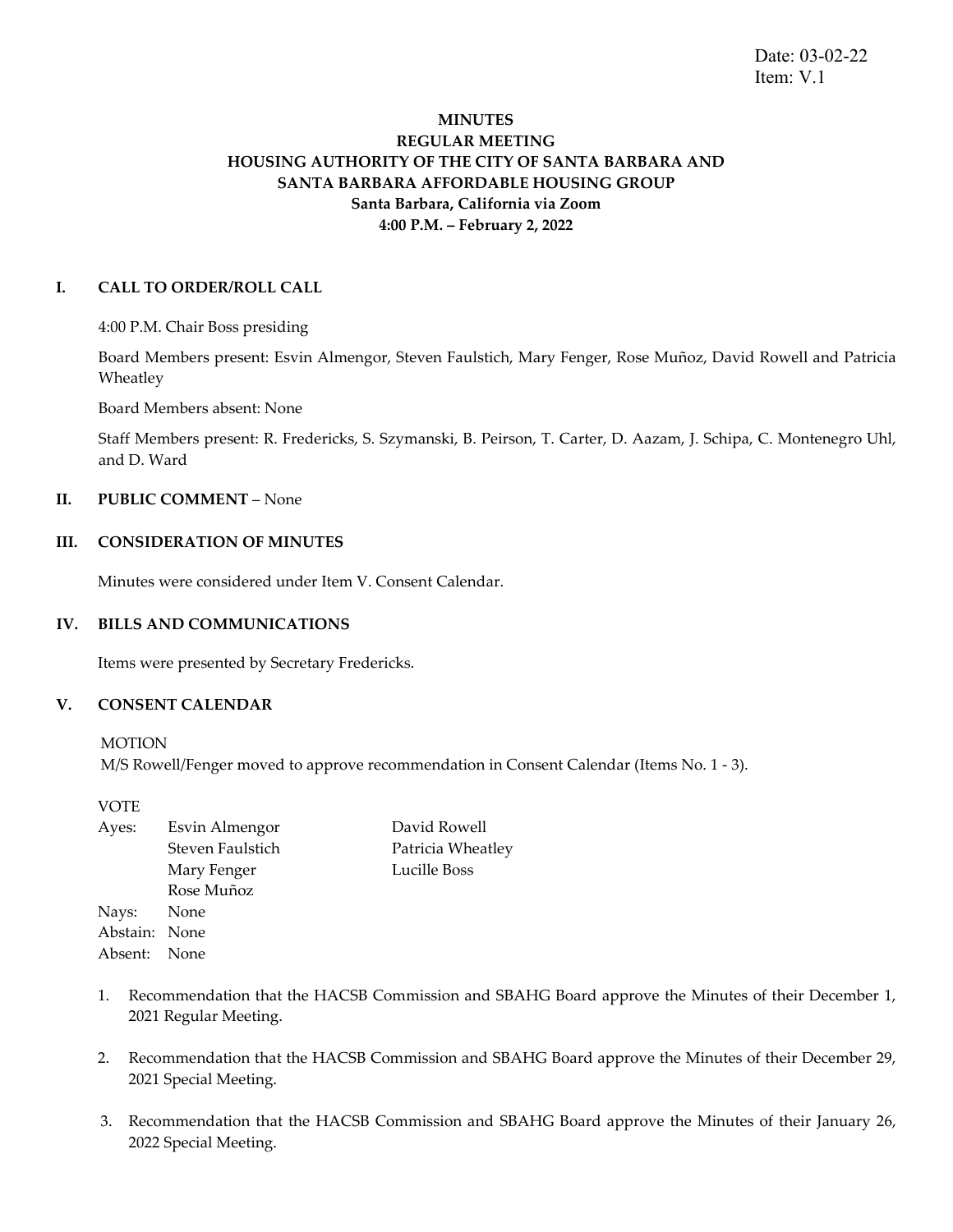## **VI. REPORT OF EXECUTIVE DIRECTOR**

1. Recommendation that the Commission/Board: (1) approve the assignment and assumption of the property management agreements for both Garden Court and The Gardens on Hope from Parsons Group Inc. to Parsons Family Management LLC; and (2) authorize an amendment to the Management Agreement between the Housing Authority and Parsons Family Management, LLC ("Parsons") for The Gardens on Hope, ratifying the payment to Parsons of a one-time fee of \$7,500 and an increase to the monthly management fee from \$7,000 to \$8,000 per month, as of November 2021, to facilitate the final setup and ongoing accounting of separate financials between property operations and optional service package.

DOCUMENTS

• January 11, 2022 Executive Director's Report

SPEAKERS Staff: R. Fredericks

## **MOTION**

M/S Rowell/Fenger moved to (1) approve the assignment and assumption of the property management agreements for both Garden Court and The Gardens on Hope from Parsons Group Inc. to Parsons Family Management LLC; and (2) authorize an amendment to the Management Agreement between the Housing Authority and Parsons Family Management, LLC ("Parsons") for The Gardens on Hope, ratifying the payment to Parsons of a one-time fee of \$7,500 and an increase to the monthly management fee from \$7,000 to \$8,000 per month, as of November 2021, to facilitate the final setup and ongoing accounting of separate financials between property operations and optional service package.

## VOTE

| Ayes:         | Esvin Almengor   | David Rowell      |
|---------------|------------------|-------------------|
|               | Steven Faulstich | Patricia Wheatley |
|               | Mary Fenger      | Lucille Boss      |
|               | Rose Muñoz       |                   |
| Nays: None    |                  |                   |
| Abstain: None |                  |                   |
| Absent: None  |                  |                   |
|               |                  |                   |

2. Recommendation that the Commission approve the Extension of Contract for Legal Services with Price, Postel & Parma LLP and authorize the Housing Authority's Executive Director/CEO to execute same on behalf of the Authority.

#### DOCUMENTS

• January 11, 2022 Executive Director's Report prepared by Administrative and Public Information Coordinator

SPEAKERS Staff: R. Fredericks

#### MOTION

M/S Wheatley/Fenger moved to approve the Extension of Contract for Legal Services with Price, Postel & Parma LLP and authorize the Housing Authority's Executive Director/CEO to execute same on behalf of the Authority.

VOTE

| Ayes: | Esvin Almengor   | David Rowell      |
|-------|------------------|-------------------|
|       | Steven Faulstich | Patricia Wheatley |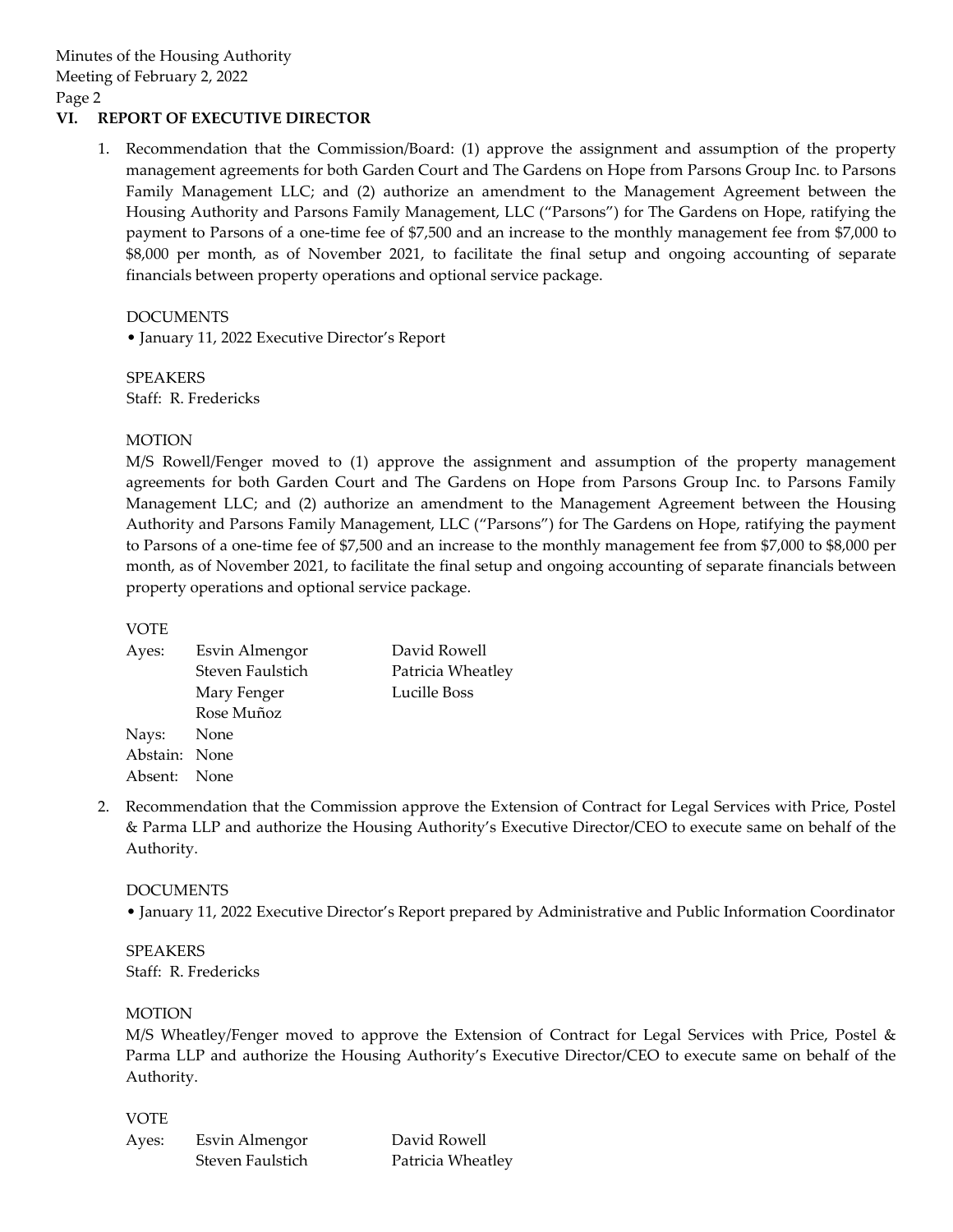| Mary Fenger | Lucille Boss                                |
|-------------|---------------------------------------------|
| Rose Muñoz  |                                             |
|             |                                             |
|             |                                             |
|             |                                             |
|             | Nays: None<br>Abstain: None<br>Absent: None |

3. Recommendation that the Commission approve the appropriation of \$10,000 from the Authority's Non-HUD program to replenish the Housing Authority Scholarship Fund administered by the Scholarship Foundation of Santa Barbara directing the Housing Authority's Executive Director/CEO to execute payment to the Foundation in said amount.

## DOCUMENTS

• January 13, 2022 Executive Director's Report prepared by Administrative and Public Information Coordinator

SPEAKERS Staff: R. Fredericks

Commissioner Wheatley inquired whether there is a need for increasing the scholarship contribution. Secretary Fredericks noted higher payments made in previous years were not fully utilized through the Scholarship Foundation. Staff indicated they will return to the Board with a more detailed report on the Authority's scholarships through the Foundation with the goal of determining whether there is a greater need for future funding.

## MOTION

M/S Faulstich/Wheatley moved to approve the appropriation of \$10,000 from the Authority's Non-HUD program to replenish the Housing Authority Scholarship Fund administered by the Scholarship Foundation of Santa Barbara directing the Housing Authority's Executive Director/CEO to execute payment to the Foundation in said amount.

VOTE

| Ayes:         | Esvin Almengor   | David Rowell      |
|---------------|------------------|-------------------|
|               | Steven Faulstich | Patricia Wheatley |
|               | Mary Fenger      | Lucille Boss      |
|               | Rose Muñoz       |                   |
| Nays: None    |                  |                   |
| Abstain: None |                  |                   |
| Absent: None  |                  |                   |

4. Recommendation that the Commission: (1) ratify the Executive Director's award and execution of a contract with Ardalan Construction in the amount of \$186,500 for the conversion of the recreation room to an accessible studio apartment at 309 S. Voluntario Street; (2) authorize the Executive Director, or his designee, to approve up to \$46,625 (25% of base contract amount) in additional expenses to cover any cost increases resulting from change orders for work not anticipated or covered by the contract; and (3) note that funds needed for the project will be expended from the Authority's Non-HUD reserve funds.

#### DOCUMENTS

• January 18, 2022 Executive Director's Report prepared by Property and Development Supervisor

SPEAKERS Staff: R. Fredericks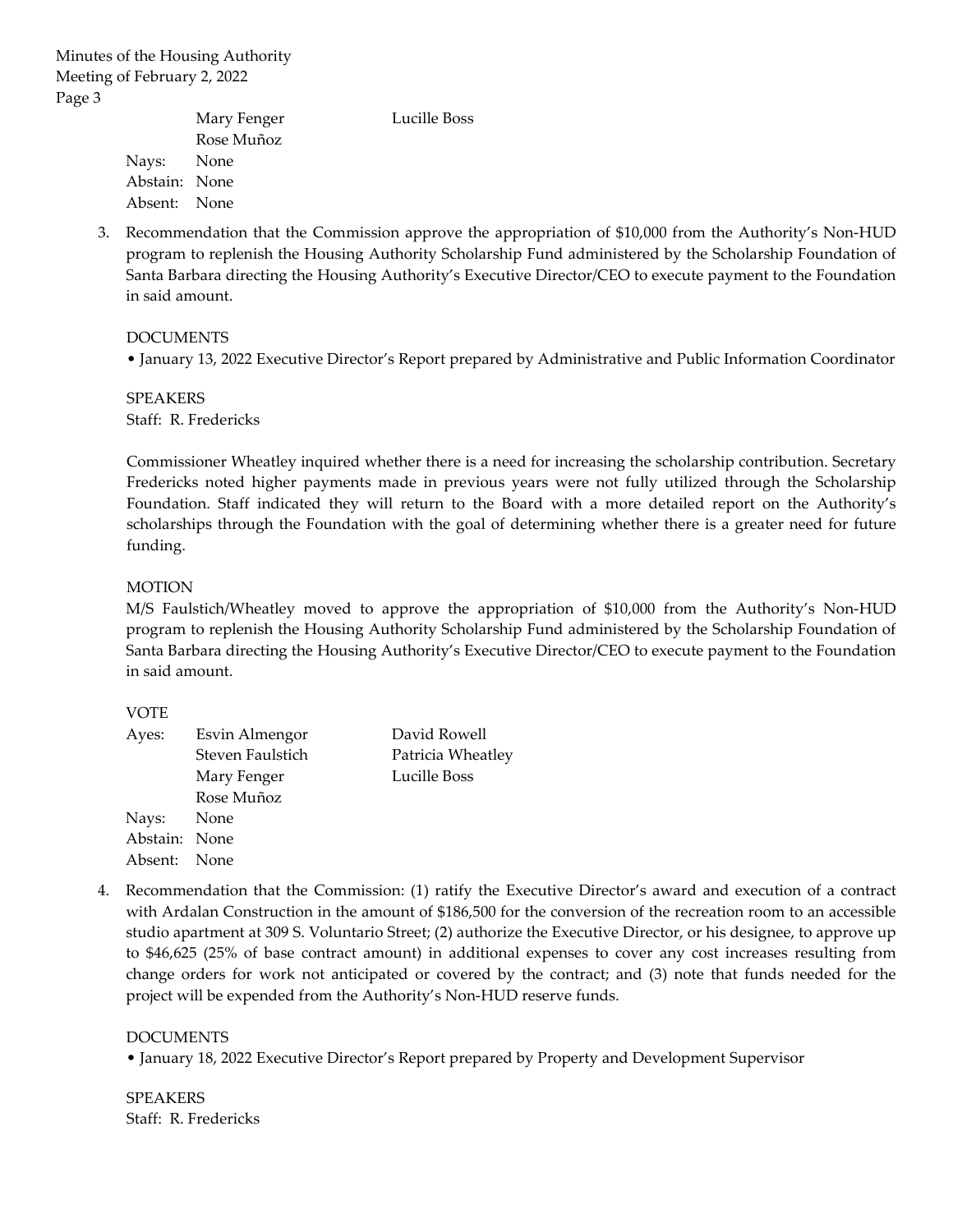## **MOTION**

M/S Faulstich/Muñoz moved to (1) ratify the Executive Director's award and execution of a contract with Ardalan Construction in the amount of \$186,500 for the conversion of the recreation room to an accessible studio apartment at 309 S. Voluntario Street; (2) authorize the Executive Director, or his designee, to approve up to \$46,625 (25% of base contract amount) in additional expenses to cover any cost increases resulting from change orders for work not anticipated or covered by the contract; and (3) note that funds needed for the project will be expended from the Authority's Non-HUD reserve funds.

## VOTE

| David Rowell                                                                                                   |
|----------------------------------------------------------------------------------------------------------------|
| Patricia Wheatley                                                                                              |
| Lucille Boss                                                                                                   |
|                                                                                                                |
|                                                                                                                |
|                                                                                                                |
|                                                                                                                |
| Esvin Almengor<br>Steven Faulstich<br>Mary Fenger<br>Rose Muñoz<br>Nays: None<br>Abstain: None<br>Absent: None |

5. Recommendation that the Commission: (1) authorize the Executive Director to award and execute a purchase agreement with Smart! Office Interiors in the amount of \$83,628 for the redesign, remodel and furnishing of the administrative office spaces for the Property and Development Department for the Authority located at 702 Laguna Street; (2) note that funds needed for the project will be expended from the Authority's Non-HUD reserve funds, and; (3) waive the Authority's procurement provision to obtain three written bids or quotations due to lack of responsive bidders.

DOCUMENTS

• January 24, 2022 Executive Director's Report prepared by Property and Development Supervisor

SPEAKERS Staff: R. Fredericks

#### MOTION

M/S Rowell/Fenger moved to (1) authorize the Executive Director to award and execute a purchase agreement with Smart! Office Interiors in the amount of \$83,628 for the redesign, remodel and furnishing of the administrative office spaces for the Property and Development Department for the Authority located at 702 Laguna Street; (2) note that funds needed for the project will be expended from the Authority's Non-HUD reserve funds, and; (3) waive the Authority's procurement provision to obtain three written bids or quotations due to lack of responsive bidders.

VOTE

| Ayes:         | Esvin Almengor   | David Rowell      |
|---------------|------------------|-------------------|
|               | Steven Faulstich | Patricia Wheatley |
|               | Mary Fenger      | Lucille Boss      |
|               | Rose Muñoz       |                   |
| Nays: None    |                  |                   |
| Abstain: None |                  |                   |
| Absent: None  |                  |                   |
|               |                  |                   |

#### **VII. TREASURER'S REPORT** – None

**VIII. COMMITTEE REPORT** – None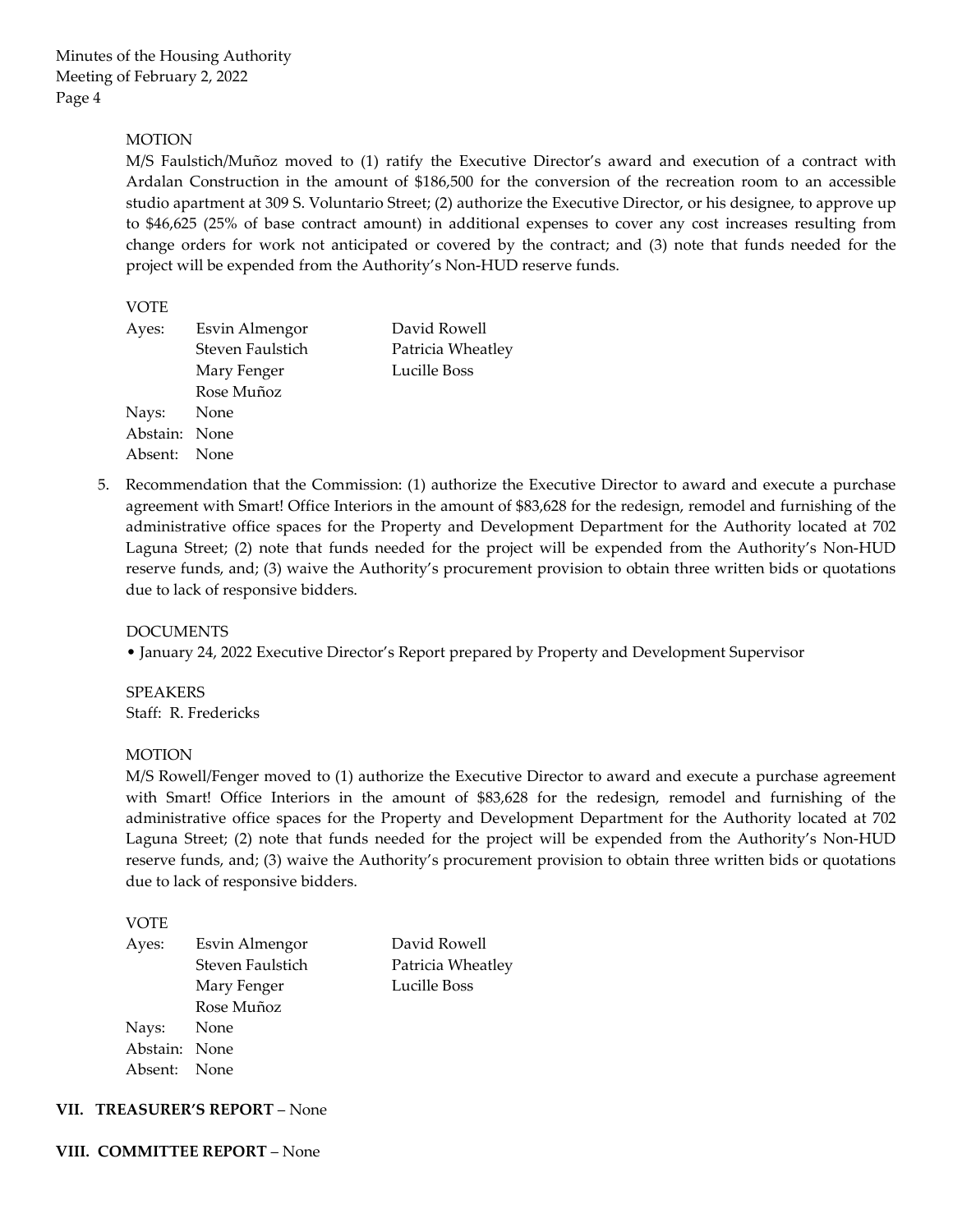#### **IX. UNFINISHED BUSINESS** – None

### **X. NEW BUSINESS**

1. Recommendation that the Commission grant authority to the Executive Director/CEO, or his designee, to take any further action and execute an Amendment to the Restated Housing Authority's Employees' Money Purchase Pension 401(a) Plan Documents pertaining to a change in Normal Retirement Age. DOCUMENTS

• January 24, 2022 Executive Director's Report prepared by Human Resources Manager

SPEAKERS Staff: R. Fredericks, T. Carter

## MOTION

M/S Muñoz/Fenger moved to adopt Resolution No. 2781, of the Housing Authority of the City of Santa Barbara, granting authority to the Executive Director/CEO, or his designee, to take any further action and execute an Amendment to the Restated Housing Authority's Employees' Money Purchase Pension 401(a) Plan Documents pertaining to a change in Normal Retirement Age.

## VOTE

| Ayes:         | Esvin Almengor   | David Rowell      |
|---------------|------------------|-------------------|
|               | Steven Faulstich | Patricia Wheatley |
|               | Mary Fenger      | Lucille Boss      |
|               | Rose Muñoz       |                   |
| Nays: None    |                  |                   |
| Abstain: None |                  |                   |
| Absent: None  |                  |                   |

2. Recommendation that the Commission that the Commission adopt a resolution authorizing the destruction of certain records held by the Finance, Housing Management and Resident Services Departments.

#### DOCUMENTS

• January 19, 2022 Executive Director's Report prepared by Director of Housing Programs

SPEAKERS Staff: R. Fredericks

## MOTION

M/S Faulstich/Wheatley moved to adopt Resolution No. 2782, of the Housing Authority of the City of Santa Barbara, authorizing the destruction of certain records held by the Finance, Housing Management and Resident Services Departments.

## VOTE

| Ayes:         | Esvin Almengor   | David Rowell      |
|---------------|------------------|-------------------|
|               | Steven Faulstich | Patricia Wheatley |
|               | Mary Fenger      | Lucille Boss      |
|               | Rose Muñoz       |                   |
| Nays: None    |                  |                   |
| Abstain: None |                  |                   |
| Absent: None  |                  |                   |